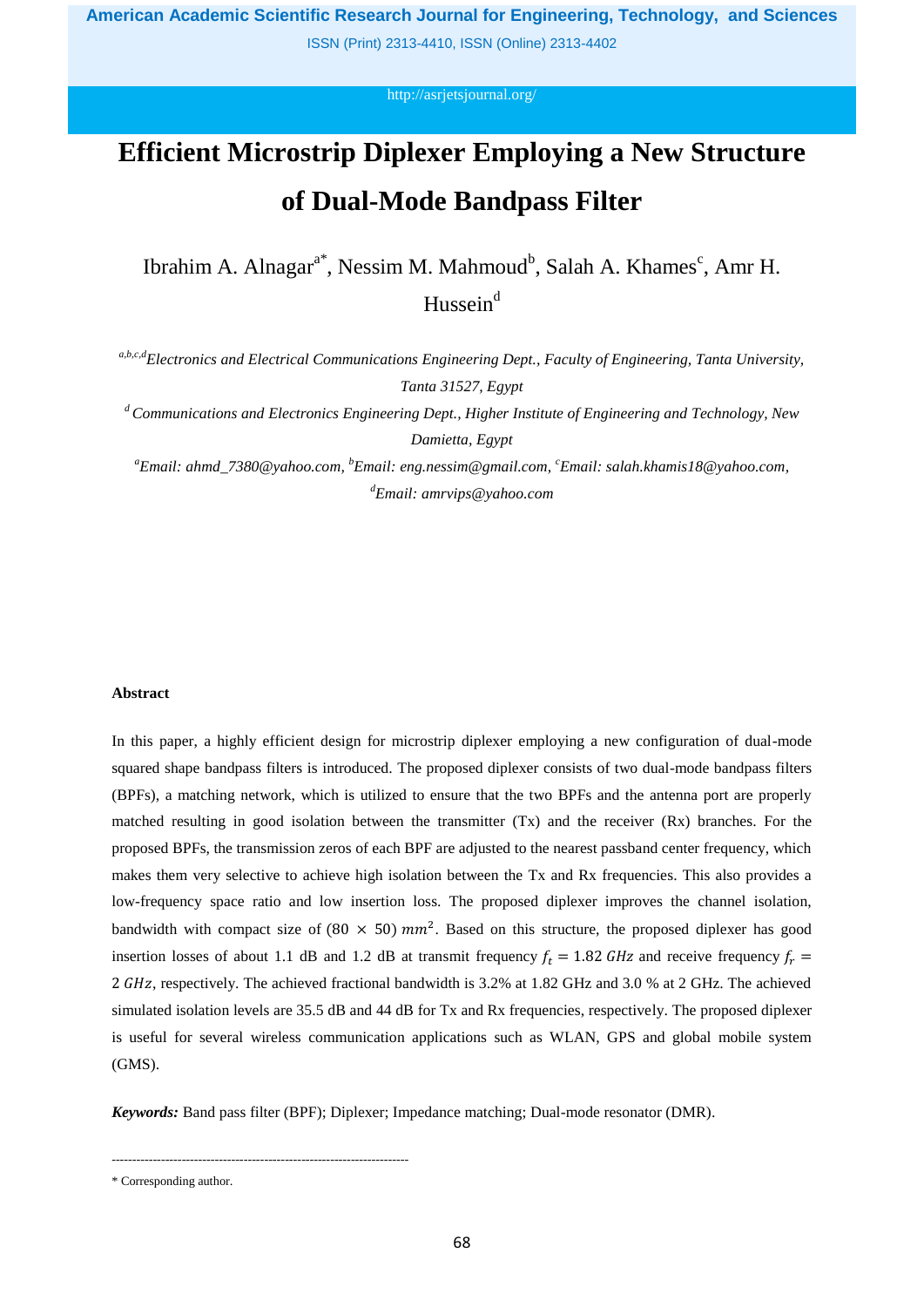## **1. Introduction**

In this paper, a new microstrip diplexer is designed and simulated for L-band applications such as, Wi-Fi devices, mobile phones systems, GPS systems [1]. The planar diplexers are easier to be manufactured using Computer Numerical Control (CNC) technology, especially the microstrip diplexers. The diplexer is a light weight passive device that offers the advantages of compact size, high performance, high reliability, and low price [2]. These advantages make diplexers very well suited for many applications such as cellular phones, satellite communication systems, wireless, mobile phones G4, GPS systems, WLAN, and commercial applications. The principal role of a diplexer is to route the signal from the transmitter (Tx) to the antenna at desired trans frequency only, and from the antenna to the receiver (Rx) at desired frequency only at the same time. Besides, it isolates the receiver from the transmitter while permitting them to share a common antenna, and it provides compact size components, which are of great importance in modern wireless communication systems [3, 4]. diplexers are essential components used to minimize the number of antennas in modern highspeed wireless communication such as code-division-multiple-access (CDMA), global system for mobile (GSM), and universal mobile telecommunication systems (UMT) which require high-performance, low insertion loss [5, 6]. Due to the rapid development of the wireless communication technology, many applications operate in two discrete frequency bands, that is why we have to use high selectivity band pass filters. The diplexer consists of two dual-mode filters operating at Tx /Rx frequency channels. The filters are connected by a combining network. The combining network is T-junction shape used to guarantee that both filters and the antenna are properly matched. It is used to ensure adequate isolation between Tx and Rx frequencies through a three-terminal matching network [7]. Nevertheless, designing a combining network that can offer excellent transmission in one pass band while also providing high attenuation in the other pass band is a challenging task. The impedance of the T-junction shaped combining network has been frequently utilized in diplexers as a threeport matching. The dimensions of the T-junction must be carefully selected.

Many studies have recently concern developing a high-performance diplexer having a compact size, low insertion loss (IL), excellent frequency selectivity, and high isolation [8]. The coupling feeding line was used to design the microstrip diplexer. It was divided into two-parts to achieve low insertion loss and high isolation; however, it has poor frequency selectivity. To minimize the diplexer size, the Stepped Impedance Resonator (SIR) and the square dual-mode resonator have been utilized as a common resonator [9], but the isolation seemed hard to control. Recently, the diplexer based on left-handed/right-handed (LH/RH) resonators have been introduced, nevertheless, they suffer from high return loss and low isolation. In [10], a compact size diplexer using composite right/left handed transmission line resonators has been proposed, however, the isolation needs further improvement. In this paper, a new microstrip diplexer is introduced. The proposed diplexer consists of two dual-mode bandpass filters (BPFs), and a utilizes combining network. The combining network ensures that the two BPFs and the antenna port are properly matched by connecting them with a conventional T-junction. The T-junction acts as a combining circuit, resulting in good isolation between Tx and Rx frequencies. They also enhance the frequency ratio, scattering parameters, and insertion loss. This enhancement is achieved by adjusting transmission zeros of each filter to the nearest passband center frequency. The proposed diplexer has high channel isolation, narrow bandwidth, and low insertion loss.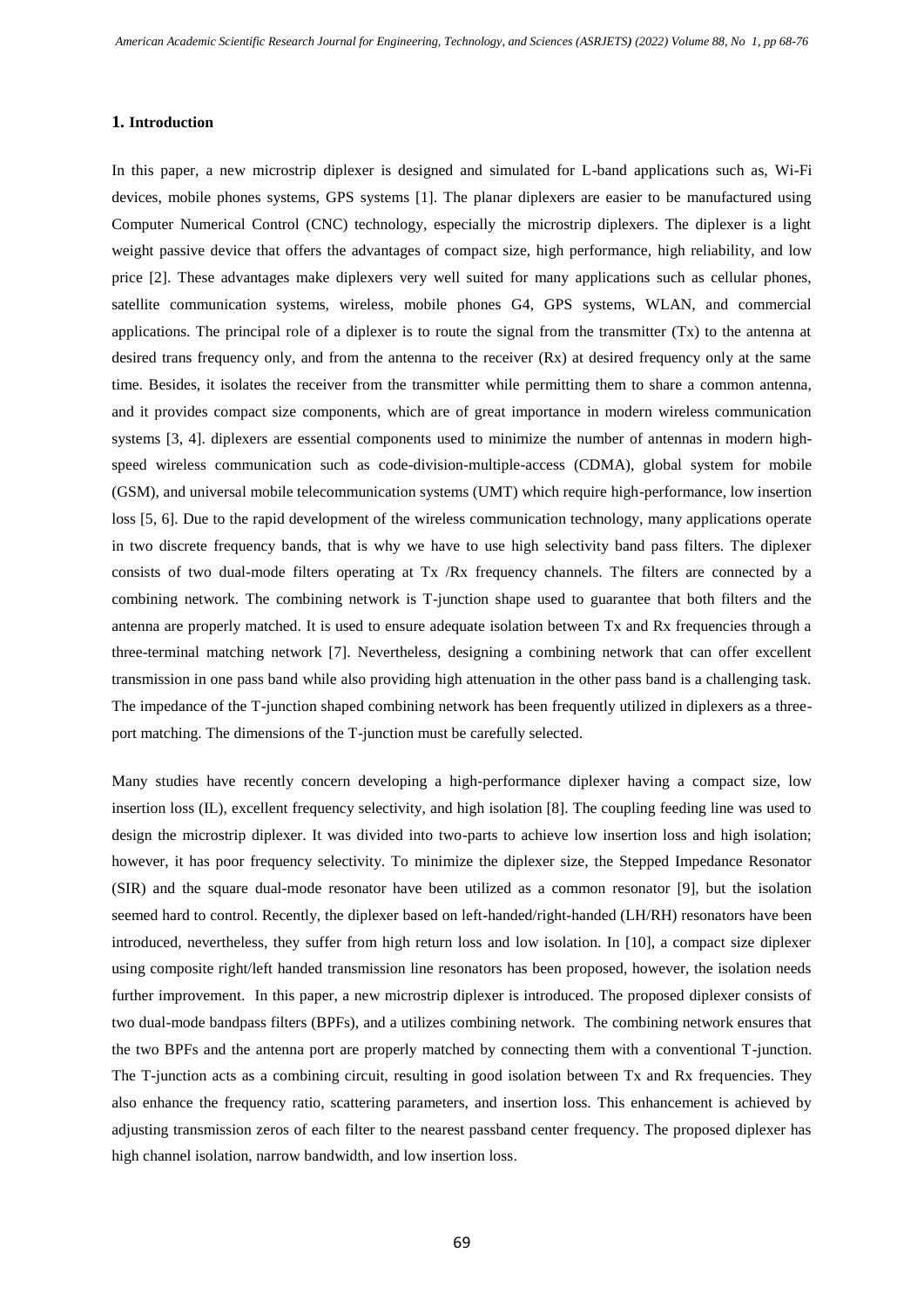#### **2. Related Work**

There are many literature papers that aimed to improve the performance of microstrip diplexer. In [1], authors proposed a high-isolation microstrip diplexer with enhanced stopband characteristics for GSM and Wireless Local Area Network (WLAN) application. Their diplexer consists of two compact bandpass filters (BPFs) using short-circuit centered stepped impedance resonators (SCSIRs). In [10], authors proposed A compact triplexer based on E-stub-loaded composite right-/left-handed (ESL-CRLH) resonators with quasi-lumped impedance matching network for high isolations among the ports and low in-band insertion losses of the three filter channels. Authors in [12] proposed a new compact short stub-loaded composite right/lefthanded (SSL-CRLH) resonator. Their work aimed to realizes size miniaturization and have a tunable center frequency and bandwidth by changing the length of the CRLH-TL unit cell and the short stub, respectively. In [8], authors proposed a highly efficient microstrip diplexer with low insertion loss, high selectivity, and high isolation by employing two compact size coupled squared open-loop resonator (SOLR) based band pass filters (BPFs). The authors claimed that their proposed diplexer is useful for several wireless communication applications such as WiMAX. in [16], authors proposed A high selective bandpass filter and a high isolation diplexer by using mixed electromagnetic coupling. In [17], authors proposed a high isolation substrate integrated waveguide (SIW) diplexer using dual-mode resonators. While in [15], a compact wideband diplexer is designed by combining two wideband filters based on stub-loaded square ring resonator (SLSRR). By adjusting the length of the stub or square ring, the passband bandwidth can be adjusted. A new diplexer design of a new-coupled composite right/left-handed (CRLH) resonator to serve the LTE applications is proposed in [18]. The realization of the diplexer is designed as coupled two zeroth order  $\pi$ -CRLH resonators to represent with zero electrical length and hence attaining a significant size reduction.

#### **3. Proposed Diplexer**

In this section, the proposed diplexer is discussed in detail. The proposed three-terminal diplexer consists of two bandpass filters with two resonance frequencies of 1.82 GHz and 2 GHz. The selected frequencies are used to design the diplexer to build up the required band pass filters for desired frequencies. The proposed diplexer is designed and simulated on Arlon AD1000 substrate having a thickness  $h = 1.27$  mm and a relative dielectric constant  $\varepsilon_r = 10.2$ . The simulations are carried out using the Computer Simulation Technology (CST) microwave studio software package (CST-MWS-2018). The diplexer design procedure followed two steps:

- Design of the proposed two bandpass filters BPFs at the desired Tx and Rx frequencies.
- Design of the proposed microstrip diplexer by combining the proposed BPFs.

#### *3.1. The proposed dual-mode resonator-based BPFs*

The first squared shape dual mode resonator was proposed by Wolff (1972). It has been widely used in modern microwave communications. It has attractive features of low radiation loss, low fabrication cost, and narrow bandwidth. The microstrip dual-mode bandpass filter resonator is one of the most basic and commonly used structure for filter construction [10]. Figure 1 shows the proposed bandpass filter based on square closed loop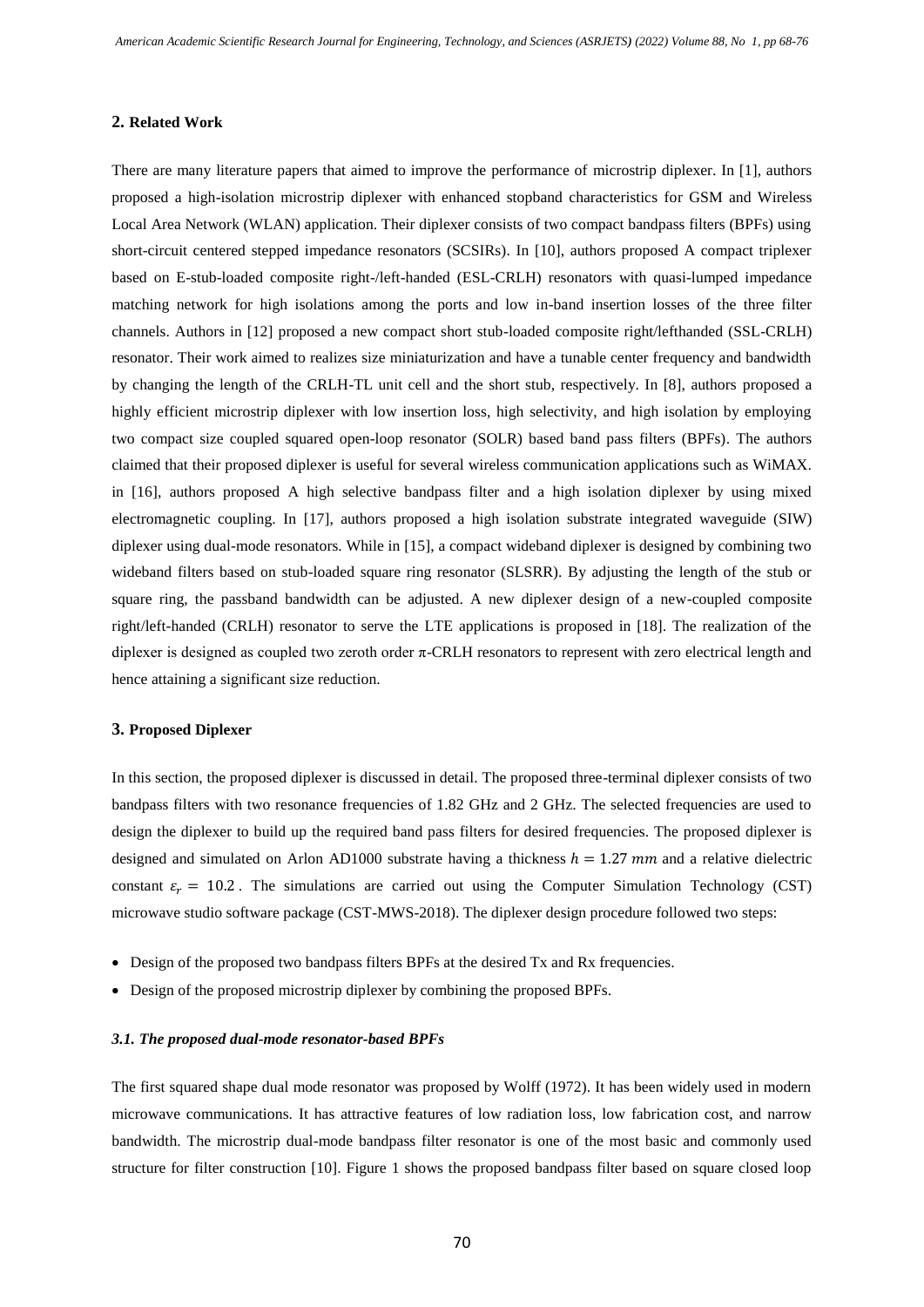resonator. It is designed at 2 GHz with a small perturbation element of dimension  $(p \times p)$  mm. This square loop resonator is designed to have perimeter length equal to the guided wavelength  $(\lambda_q)$ , which depends on the desired frequency and specifications of the dual-mode BPF. To enhance the coupling between input and output ports, they are connected to the square ring resonator through middle coupling arms at 180° and 270° as shown in Figure 1. The perturbation stub is positioned at 45° from square resonator center and the feed lines are positioned orthogonally to the square center. The mean perimeter of the square resonator (D) is given by:

$$
D = 4 l_o = n \lambda_g \tag{1}
$$

$$
f_o = \frac{nc}{4lo\sqrt{\varepsilon_{eff}}}
$$
 (2)

Where *n* is the mode number,  $\lambda_g$  is the guided wavelength, lo is the mean width of the square resonator,  $\varepsilon_{eff}$  is substrate relative permittivity, and c is speed of light. By feeding a microwave signal into port #1, the microwave signal is split up into two components [11], which are transmitted through two different paths along the square resonator. The two components reach port #2 after travelling 90° and 270° and combined as an output microwave signal into the desired band pass frequency. The two transmission zeros are adapted to the required frequency to isolate any other frequencies to guarantee high frequency selectivity. The simulation results show a good reflection characteristic, whereas they show a relative low insertion loss of about 0.96 dB and a 3dB bandwidth of about 70 MHz:



**Figure 1:** The configuration of proposed dual-mode BPF.

**Table 1:** The dimensions of the proposed BPF in  $(mm)$ .

|   | $W_1$ |      | $\iota_0$      |     | $w_m$ |    | а |
|---|-------|------|----------------|-----|-------|----|---|
| 4 |       | 18.4 |                | 0.5 |       | 60 |   |
|   | $W_f$ |      | p <sub>2</sub> | g   |       |    |   |
| . |       | 1.8  |                | 0.2 |       | 50 |   |

For more performance enhancement, the feed line is situated in the middle of the resonator because the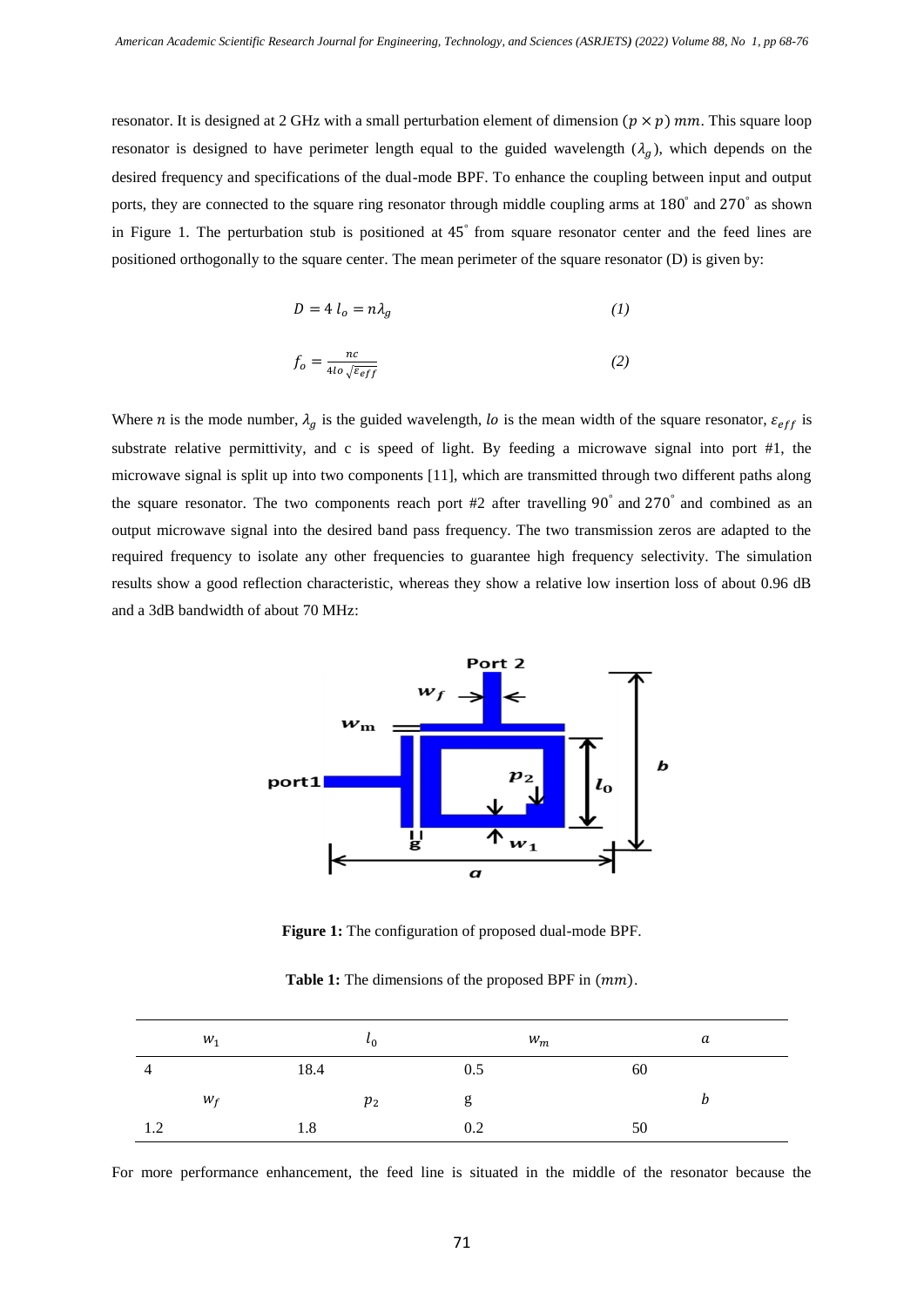resonator cannot be stimulated at that position. The use of asymmetric feeding and electric coupling, improves the BPF characteristics by adapting two transmission zeros on both sides of the pass band and, hence, the BPF selectivity is significantly increased [12]. Figure 2 displays the simulation results of the proposed BPF using the CST-MWS simulator. The BPF has a center frequency of 2 GHz, a fractional bandwidth of 3.3%, and an insertion loss of  $1.05$   $dB$ .



**Figure 2:** Simulated scattering parameters of the proposed BPF.

## *3.2. Structure of the Proposed Microstrip Diplexer*

Microstrip diplexers are designed using different types of filter combinations, such as low pass and high pass filters, or bandpass and band stop filters [13]. In the proposed diplexer, two band pass filters are used. The proposed diplexer construction begins with the design of two based BPFs operating at 1.82 GHz and 2 GHz for transmitting and frequencies, respectively. The two filters are connected to each other through T-junction to feed the transmit, receive and the antenna ports [14]. The isolation between Tx and Rx frequencies is dependent on the suitable choice of the width and length of the T-junction branches. Figure 3 clarifies the final configuration of the proposed diplexer, which shows two Square Loop Resonator SLRs-based PBFs with the dimensions listed in Table 2.

**Table 2:** The dimension of the proposed diplexer in  $(mm)$ .

| $W_1$ | $p_{1}$ | $\iota_{01}$ | g     | $W_m$     | a  |
|-------|---------|--------------|-------|-----------|----|
| 3.2   | 1.76    | 19.1         | 0.2   | 0.5       | 80 |
| $W_2$ | $p_{2}$ | $\iota_{02}$ | $W_f$ | $W_{inp}$ | b  |
| 2.8   | 1.59    | 17.2         | 1.2   | 1.2       | 50 |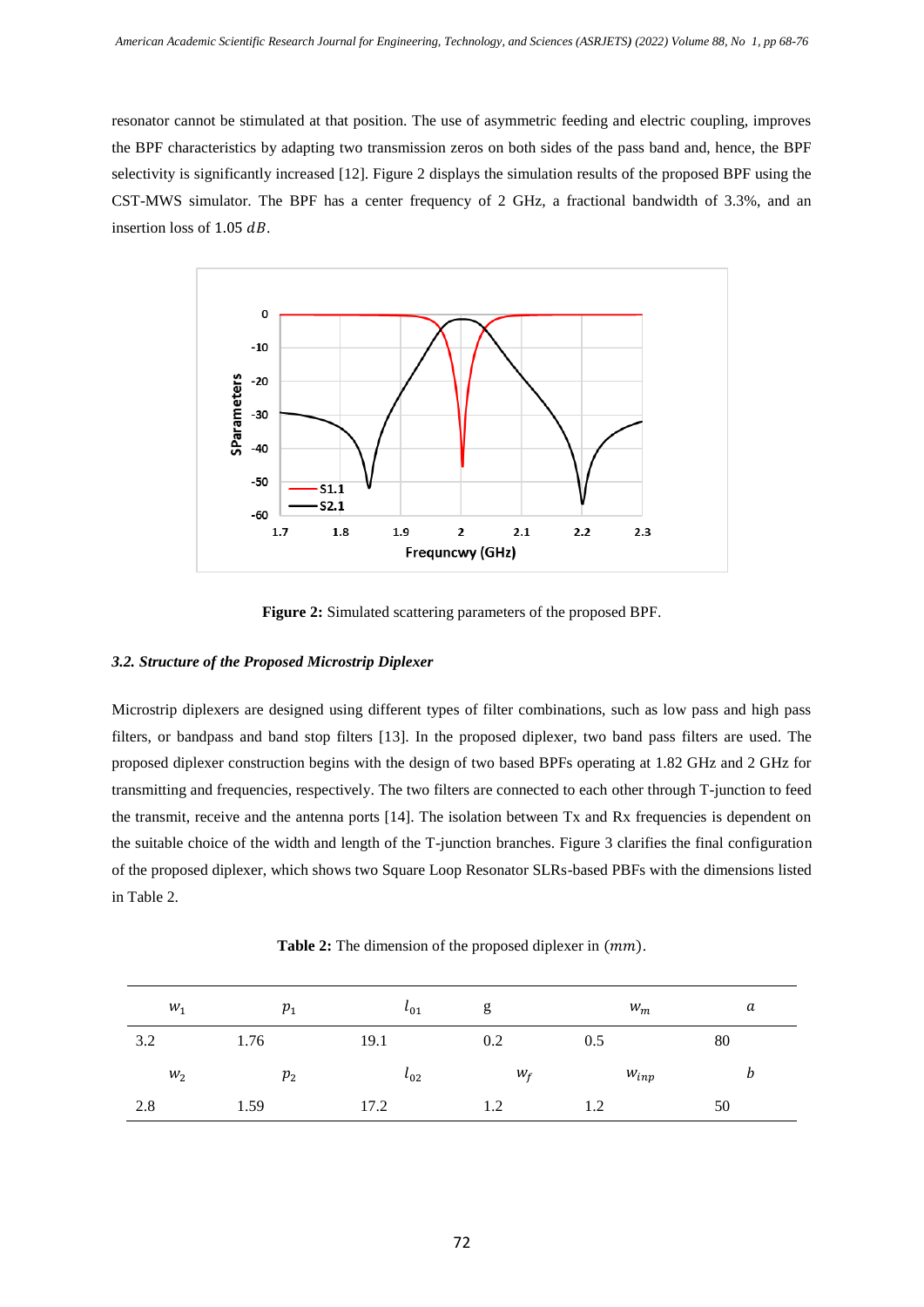

**Figure 3:** The final configuration of the proposed diplexer.

To obtain a high degree of isolation between Tx and Rx frequencies, the design involves moving one of the transmitter filter zeros in the middle of the receiver filter frequency. This concept improves the mutual interference between Tx and Rx frequencies and explains the good isolation between them. Figure 4 shows simulation results of the scattering parameters  $|S11|$ ,  $|S12|$ ,  $|S13|$ , and  $|S32|$  versus frequency. It also clarifies that the proposed isolation is successfully achieved around 40 dB for the two bands. By analyzing the results, it is found that the insertion loss of the two BPFs are 1.1 dB and 1.2 dB at 1.82 GHz and 2 GHz, respectively with 3 dB bandwidths of 0.06 GHz for the 1.82 GHz band and 0.06 GHz at the 2 GHz band, with realized fractional bandwidths of 3.2% and 3% at 1.82 GHz and 2 GHz bands, respectively.



**Figure 4:** Simulated scattering parameters of the proposed diplexer.

The lower-band transmit BPF is designed with its two transmission zeros such that one of them is located in the passband of the higher-band receive BPF, in the transmit BPF's passband, the higher-band receive BPF has a transmission zero. Based on this concept, the lower and upper passbands are well isolated which improves their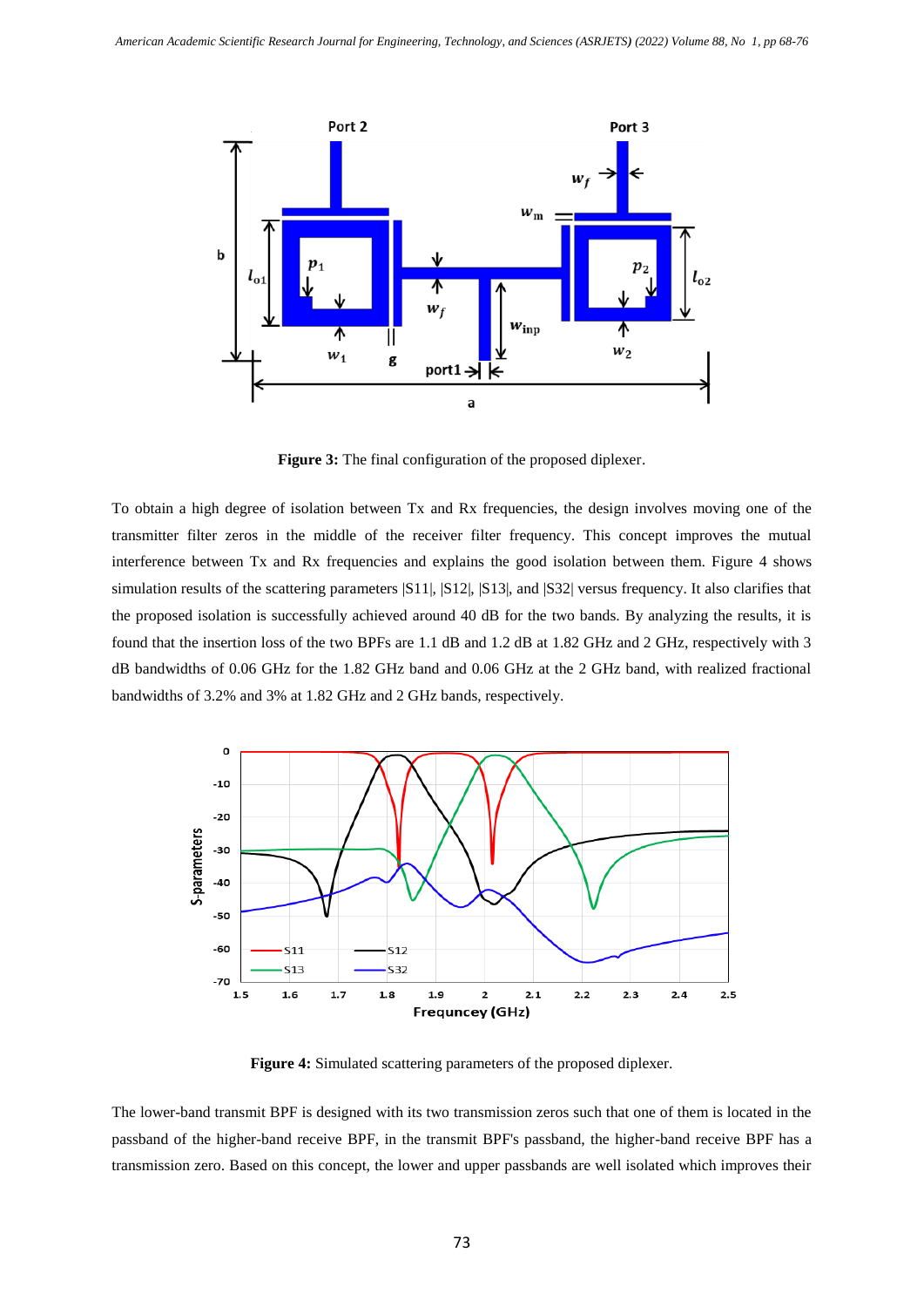mutual interference, depicts the optimal simulation results of the three scattering parameters |S11|, |S21|, and |S31| as a function of frequency for the proposed diplexer, as well as the success of the suggested isolation concept. Figure 5 (a), and (b) show the surface current distributions of the proposed diplexer at Tx and Rx frequencies, respectively. When the diplexer is operating at the Rx passband, 2 GHz, high surface current is concentrated mostly in the Rx channel and antenna port, whilst the Tx channel is good isolated, and vice versa.



**Figure 5:** Distributions of surface currents of the proposed diplexer (a)  $f_t = 1.82$  GHz and (b)  $f_r = 2$  GHz.

# **4. Comparison With Related Work**

In this section, a comparison is performed between the proposed diplexer and the related work to demonstrate the benefits of the proposed diplexer, as shown in Table 3. The proposed diplexer has the lowest insertion loss for both Tx and Rx frequencies so far. Regarding to the isolation, the proposed diplexer is superior than other related work except for [8] and [14], which have greater isolation but yet less fractional bandwidth. Even though the proposed diplexer has a somewhat larger size than [10] and [15], the proposed diplexer has significantly higher selectivity and better isolation. Finally, the design in [8], on the other hand, has a less fractional bandwidth and higher isolation but yet greater insertion loss and larger size. This comparison shows that the proposed diplexer outperforms the competitors in terms of size and performance characteristics.

**Table 3:** A comparison between proposed diplexer and the related work.

| Diplexer        | Frequency<br>(GHz) | Fraction<br><b>BW</b> % | Insertion loss<br>(dB) | <b>Isolation</b><br>(dB) | Size w. r. to<br>$\lambda_g^2$ |
|-----------------|--------------------|-------------------------|------------------------|--------------------------|--------------------------------|
| This work       | 1.82/2             | 3.2/3                   | 1.1/1.2                | 35/45                    | 0.26                           |
| Ref. [1], 2013  | 1.8/2.45           | 3.8/8.2                 | 1.9/1.38               | <b>NA</b>                | 0.32                           |
| Ref. [10], 2018 | 1.86/2.41/3.25     | 7.5/5.3/6.3             | 2.35/2.33              | >30                      | 0.053                          |
| Ref [12], 2017  | 2.6/2.9            | 6.1/5.3                 | 1.93/2.02              | $>23$                    | $(0.31\times0.09)$             |
| Ref. [8], 2021  | 2.5/2.8            | 2.8/3.2                 | 1.6/1.3                | 70/50                    | 0.32                           |
| Ref. [16], 2015 | 2.4/3.42           | 7.2/7.2                 | 1.43/1.56              | > 40                     | 0.27                           |
| Ref. [17], 2020 | 8.04/9.07          | 4.23/4.19               | 2.35/2.33              | 49.53                    | 4.6                            |
| Ref. [15], 2021 | 4.3/8.75           | 50/51.4                 | 2.3/3.0                | 25                       | 0.13                           |
| Ref.[18], 2021  | 2.1/2.6            | 4/4                     | 1.4/1.3                | >40                      | 0.59                           |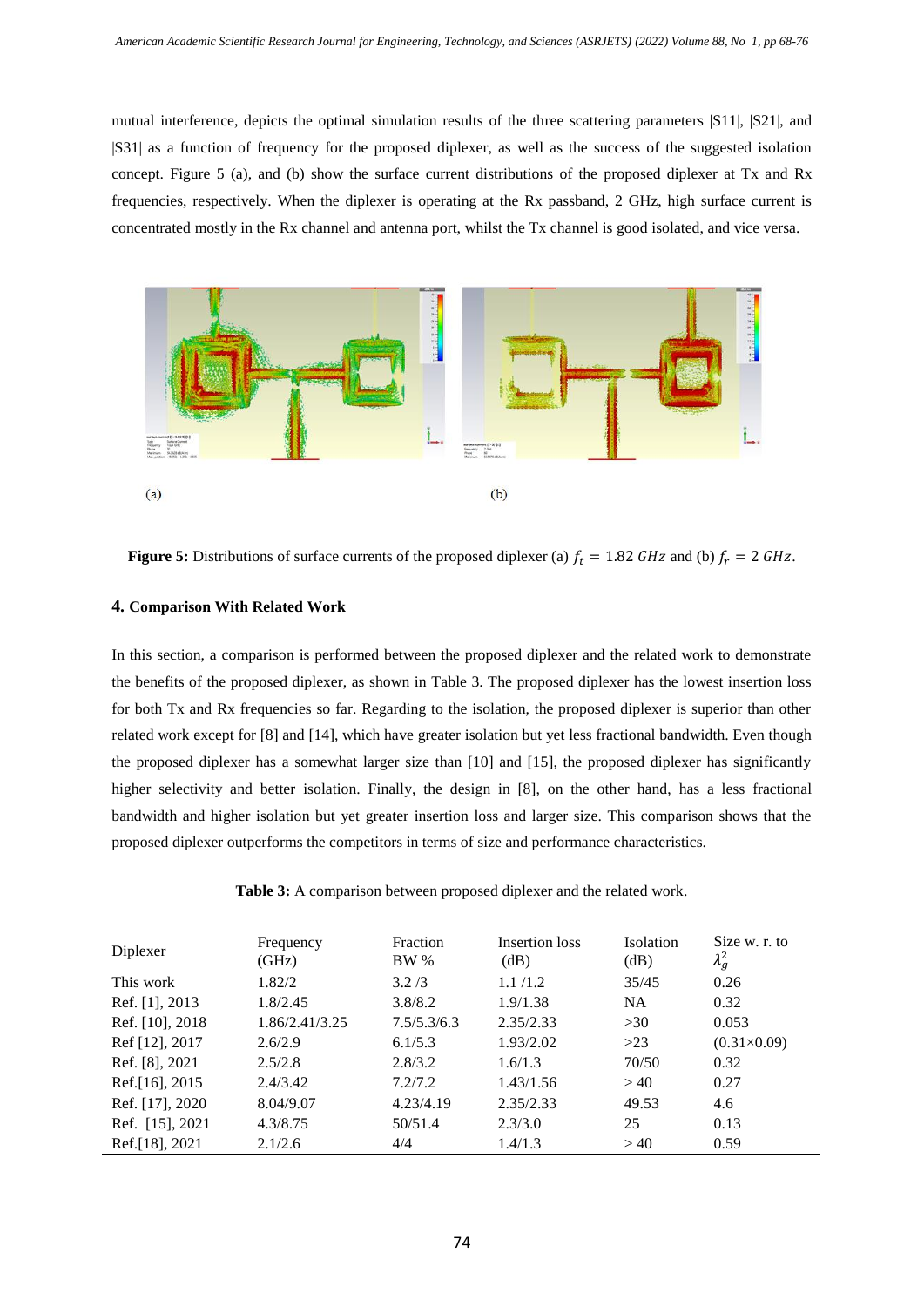#### **5. Conclusion**

In this paper, a highly efficient design for a microstrip diplexer with very good selectivity, good isolation, and lowest insertion loss based on the utilization of two dual-mode BPFs is introduced. The diplexer utilized the Tjunction as a combining circuit to connect the two BPFs, which in turn improved the insertion loss for the transmitting and receiving bands of the diplexer. The proposed diplexer has a compact size of 0.26  $\lambda_g^2$ . The achieved isolation is around 40 dB for the two bands. It also provided low insertion losses of 1.1 dB and 1.2 dB at 1.82 GHz and 2 GHz, respectively with 3 dB bandwidths of 0.06 GHz for the 1.82 GHz band and 0.06 GHz at the 2 GHz band, with realized fractional bandwidths of 3.2% and 3% at 1.82 GHz and 2 GHz bands, respectively.

#### **References**

- [1]. Zhou, Y.g., et al., High isolation microstrip diplexer with enhanced stopband characteristics for GSM and WLAN application. 2013. 55(12): p. 2990-2993.
- [2]. Qiang, T., C. Wang, and N.-Y.J.S.-S.E. Kim, High-performance and high-reliability SOT-6 packaged diplexer based on advanced IPD fabrication techniques. 2017. 134: p. 9-18.
- [3]. Pozar, D.M., Microwave engineering. 2011: John wiley & sons.
- [4]. Bui, D., et al., Compact low‐loss microstrip diplexer for RF energy harvesting. 2017. 53(8): p. 552-554.
- [5]. Chuang, M.-L., M.-T.J.I.M. Wu, and W.c. letters, Microstrip diplexer design using common T-shaped resonator. 2011. 21(11): p. 583-585.
- [6]. Hong, J.-S., M.J.J.I.T.o.M.t. Lancaster, and Techniques, Couplings of microstrip square open-loop resonators for cross-coupled planar microwave filters. 1996. 44(11): p. 2099-2109.
- [7]. Konpang, J. A compact diplexer using square open loop with stepped impedance resonators. in 2009 IEEE Radio and Wireless Symposium. 2009. IEEE.
- [8]. Ammar, A.E., et al., Efficient Diplexer with High Selectivity and Low Insertion Loss Based on SOLR and DGS for WIMAX. 2021. 116: p. 171-180.
- [9]. Guan, X., et al., Compact and high-isolation diplexer using dual-mode stub-loaded resonators. 2014. 24(6): p. 385-387.
- [10]. Da Xu, K., et al., Design of triplexer using E-stub-loaded composite right-/left-handed resonators and quasi-lumped impedance matching network. 2018. 6: p. 18814-18821.
- [11]. Jenq, F.L., K.K. Chong, and L.Q.J.J.o.A.S. Zeng, Overcoupled response improvement with miniaturizing of rectangular dual-mode filter by slow-wave modified resonator. 2009. 9(15): p. 2841-